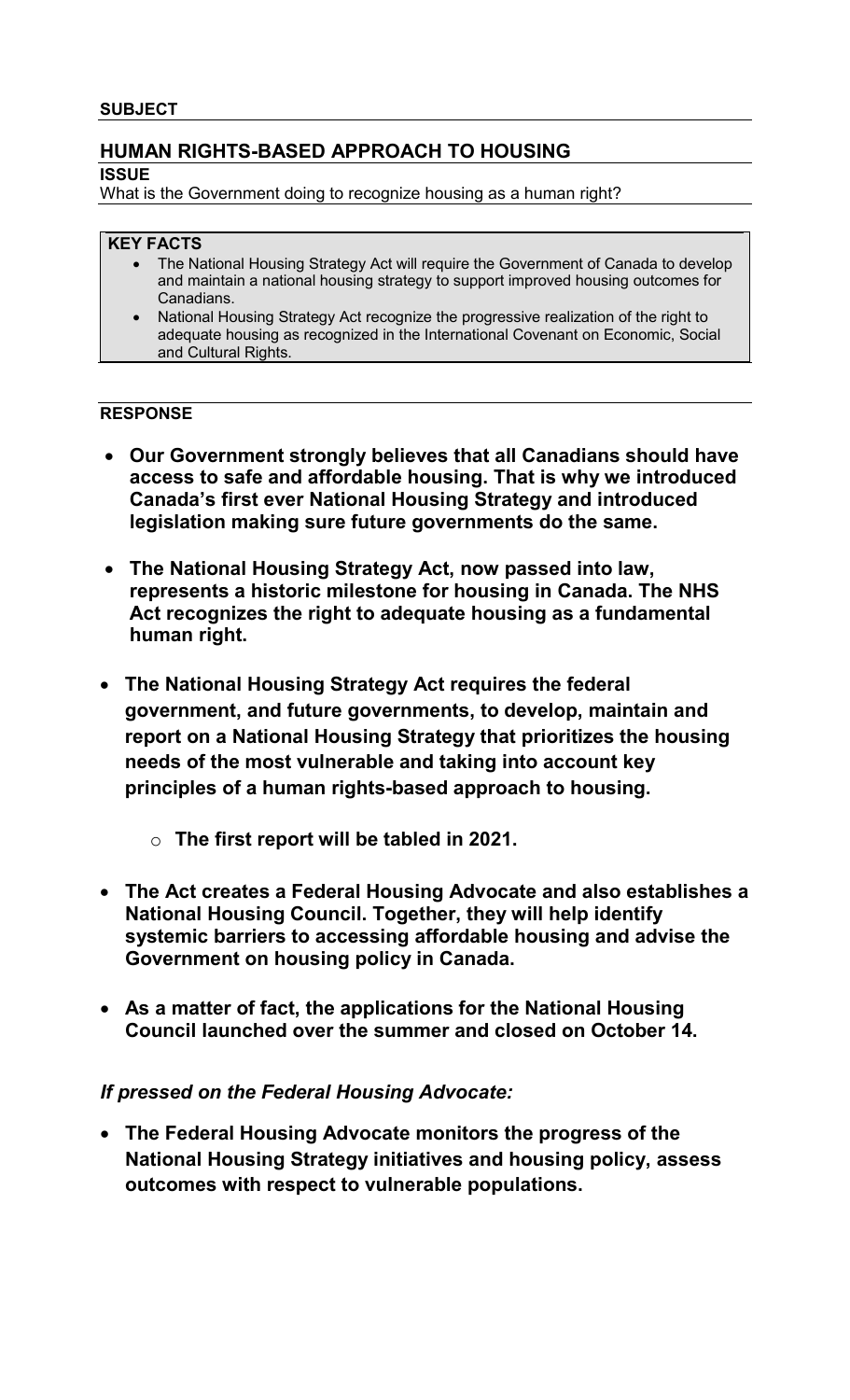- **The Federal Housing Advocate can analyze and conduct research, initiate studies, and receive submissions on systemic housing issues.**
- **In addition, the Advocate will provide advice to the Minister, submit a report on their findings, and provide recommendations to further the housing policy, including the progressive realization of the right to adequate housing, and the National Housing Strategy.**

# *If pressed on the National Housing Council:*

- **The legislation establishes a National Housing Council with diverse representation, including persons with lived experience of housing need and homelessness.**
- **The Council will provide advice to the Minister on the National Housing Strategy and its effectiveness or furthering the housing policies with the aim of improving housing outcomes.**